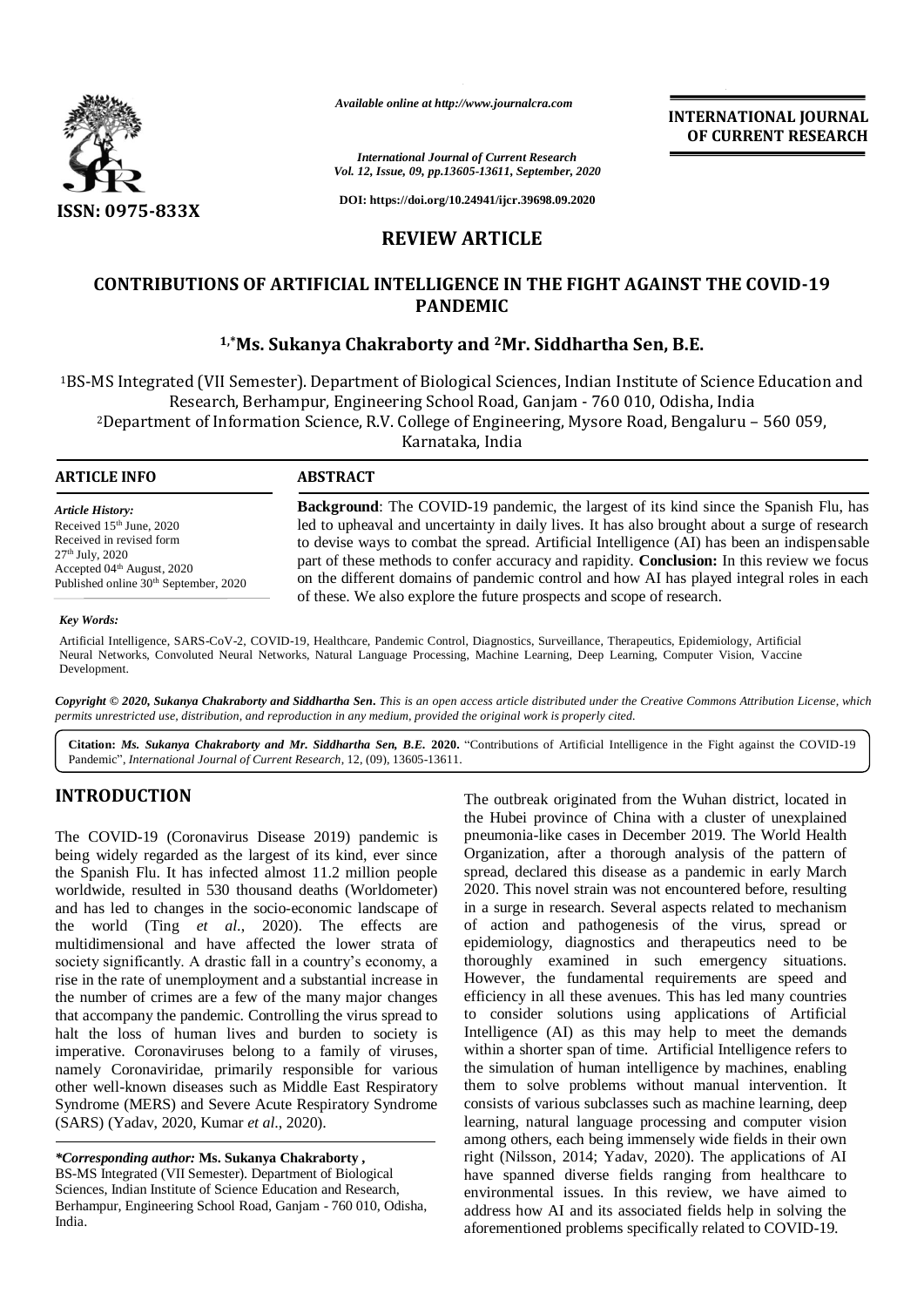#### **BRIEF OVERVIEW OF SARS-CoV-2**

The SARS-CoV-2 along with other Coronaviruses, have become the major pathogens of emerging respiratory disease outbreaks. A large family of positive-sense single-stranded RNA viruses, these viruses can be isolated from different animal species (Cascella *et al*., 2020). Derived from the Latin word, "coronam", essentially meaning crown, these viruses, true to their name, have a crown-like appearance in electron micrographs, due to their spike glycoproteins. Based on data from the initial cases in Wuhan and other investigations, the incubation time varies between 3 to 7 days and up to 2 weeks. This data also showed that this novel epidemic doubled about every seven days, whereas the basic reproduction number  $(R_0)$  is 2.2. In other words, on an average, each patient transmits the infection to an additional 2.2 individuals (Kannan *et al*., 2020; Ruan *et al*., 2020). This estimate has changed however, with varying patterns of transmission as the pandemic has progressed.

The mechanisms of pathogenesis by SARS-CoV-2 are still under investigation. So far, it is known that the virus, upon reaching the lungs, binds to the ACE2 (Angiotensin Converting Enzyme 2) receptor by the interaction of the spike glycoprotein on its envelope and ACE2 on the alveolar surface (Li *et al*., 2020; Ou *et al*., 2020). As a result of this attachment, this complex undergoes fusion and endocytosis into the host cell. The virus, once inside, hijacks the host cell transcriptional machinery to replicate and spread throughout the lung. Consequently, with the disruption of the normal functioning of the ciliated alveolar cells, the airways cannot be cleared, leading to the accumulation of debris and fluids in the lungs, and culminating in acute respiratory distress syndrome. Some of the cases progress to become relatively complex such as in the case where SARS-CoV-2 can cause pneumonia which is fatal among the elderly and for patients with comorbidities. The data available till date seem to indicate that the viral infection is capable of producing an excessive immune reaction in the host. In some cases, a reaction characterized by the release of an overwhelming quantity of circulating immunomodulatory protein factors, or cytokines, takes place, a 'cytokine storm'. The effect: extensive tissue damage. IL-6 (Interleukin-6), one of the key players, is produced by activated WBCs and acts on a large number of cells and tissues, having diverse effects on other immune system cells (Prompetchara *et al*., 2020; Tortorici *et al*., 2019). It is this response which mediates disease severity.

High throughput sequencing methods have enabled researchers to understand the SARS-CoV-2 genome. Current detection methods are mainly based on quantitative reverse transcription polymerase chain reaction (qRT-PCR) that amplify the viral genetic material (Yang *et al*., 2020). Auxiliary serological detection methods that recognize host antibodies (Immunoglobulins G and M) and viral antigens have also been established (Yang *et al*., 2020; Vashist, 2020). To curb pandemic spread, the approaches of social distancing to break transmission chain and removal of source of infection are crucial. The susceptible population needs to be protected for which mass immunization by vaccines is the most viable option. But vaccine development in tackling this novel virus is a hard task. As of April, 2020, 56 (72%) of the confirmed active vaccine candidates are being developed by private/industry developers, with the remaining 22 (28%) of projects being pioneered by academic, public sector and

other non-profit organizations. Lead developers of active COVID-19 vaccine candidates are distributed across 19 countries, which collectively account for over 75% of the global population (Le *et al*., 2020). Clinical trials are ongoing but require time to standardize efficacious vaccine candidates (Lurie *et al*., 2020).

**AI IN THE HEALTH SCIENCES:** Artificial Intelligence (AI) has been applied in the field of medical applications extensively in order to improve the effectiveness, productivity and consistency of health care (Amisha *et al*., 2019). An increase in the demand of quality medical services and growth of medical knowledge led to the foundation of the domain "Artificial Intelligence in Medicine" (AIM) in 1982 (Davenport *et al*., 2019). AI in medicine can be broadly classified into two categories: virtual and physical. The virtual part includes applications such as electronic health record systems and artificial neural network-based guidance in treatment decisions. On the other hand, the physical part consists of functions like robots assisting in performing surgeries and intelligent prostheses for handicapped people, among others (Agah, 2013).

The basic idea behind applying AI to the field of healthcare is using statistical techniques to establish correlations between a new case being studied and existing ones in the database (Jiang *et al*., 2017). It is useful in finding and understanding patterns between cases. The techniques that computers use to diagnose a patient include flowcharts or a database approach. The former deals with translating the process of history-taking, i.e., asking a series of questions and drawing a conclusion from it. The latter deals with the introduction of sophisticated techniques like deep learning and artificial neural networks for pattern recognition and solving more complex problems.



**Fig 1. Schematic of AI workflow in Healthcare. Algorithms based on different aspects of AI such as Natural Language Processing, Machine Learning and Deep Learning are used to analyse clinical data and yield predictions for diagnostics, prognosis and treatment regimens.** 

On several occasions, AI has been used to tackle major diseases pertaining to cardiology, neurology and oncology. Convolutional Neural Networks (CNNs) have been used to analyse clinical images for identification of skin cancer subtypes (Khosravi *et al*., 2018). AI systems have been developed to restore the control of movement in patients having quadriplegia (paralysis of all four limbs) (Chaudhury *et al*., 2016). CNNs have also been used to analyse the risk of heart diseases from cardiac images. Start-ups such as Atomwise and Deep Genomics have made considerable progress in the aforementioned fields (Davenport *et al*., 2019).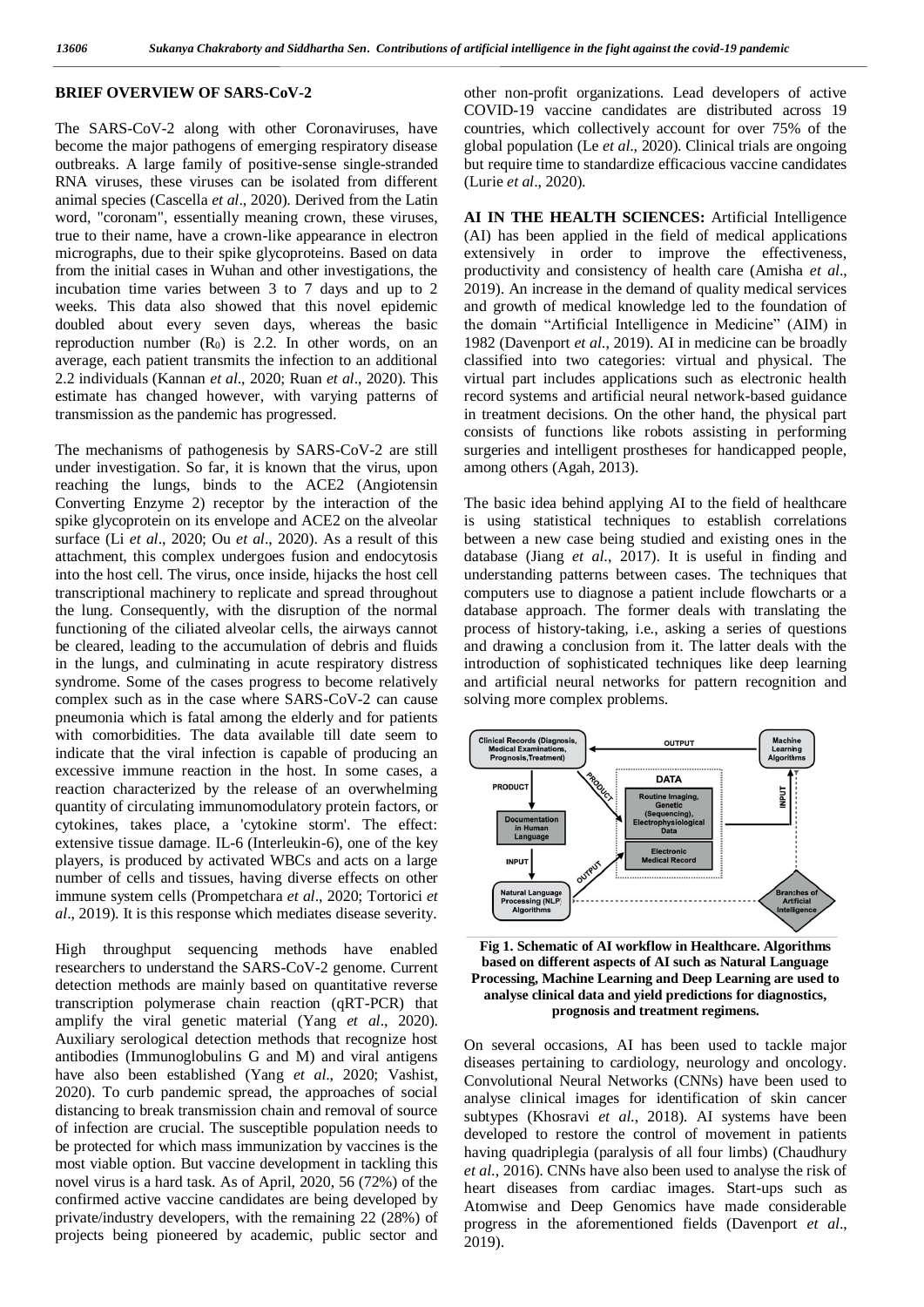In order to maximize the scope of AI in the health sciences, multiple domains such as Natural Language Processing (NLP), Machine Learning, Image Processing and several others need to work concurrently (Datta *et al*., 2019).



**Fig 2. Branches of Healthcare in which AI finds potential applications**

## **APPLICATIONS IN COVID-19**

We have summarized the recent aspects in which AI has found applications to tackle the COVID-19 pandemic.



**Fig 3. Summary of AI based usage in COVID-19. Epidemiological, clinical and genetic data from patients are fed into AI programs to obtain trends for downstream real-life applications**

### **EPIDEMIOLOGY**

During the rapid spread of infectious diseases, one key feature is being able to trace the transmission. Contact tracing includes following the pathogen from a patient to other susceptible people. This process requires a huge amount of manpower to support the large population, especially in developing countries. As a solution, countries like South Korea, Taiwan and China have initiated the use of applications to track location data. These can be installed on smartphones, enabling users to update their movement information to a central database. This is in turn being analysed by AI based tools to predict disease spread. Similar applications have also been deployed in Singapore to keep a record of proximity contacts so that if an individual gets infected it would effectively return the data of all the people he came in contact with (McCall, 2020). However, making this technology accessible to all is a major challenge.



#### **Fig 4. (A) Search of AI Literature in PubMed Database for Applications in COVID-19, as conducted on 21.06.20. Categories in COVID-19 specific healthcare are indicated on X-Axis and number of studies in 2020 on Y-Axis. (B) Estimated Savings offered by AI incorporation into Healthcare. Projection for 2026. Accenture Analysis 2017**

 $22.5$ 

Savings (in billion USD)

 $\overline{3}$ 

37.5

 $7.5$ 

**Clinical Trial Participant Identifica** 

In another recent study from India, scientists used the dataset available from WHO regarding spread of the disease in India and developed a program to predict the disease transmission pattern for the subsequent 7 days. The model is based on concepts of regression analysis that enables one to forecast values of outcome variables based on one or more predictor variables. A linear relation between the two variable sets is assumed. By training and testing the model the researchers were able to yield the number of predicted COVID-19 cases that were a very close estimate to the original (Yadav, 2020). Such results can help governments prepare in advance for pandemic control.

Mathematical models such as the Susceptible-Infected-Recovered (SIR) Model and its modifications (such as those which also factor exposed, E individuals) are widely used for disease modelling. A recent trend has emerged in which these are endorsed by training neural networks to confirm the results. In one of the initial studies from China, during March 2020 such a study was performed in which the group of researchers initially utilized the SEIR model to mark epidemic peaks and dips. Later they also trained a recurrent neural network-based model using available data of confirmed cases. The disease parameters specific to COVID-19 such as its  $R_0$  value, incubation and recovery period were incorporated to optimize it. It yielded promising results for long-term prediction in disease statistics (Yang *et al*., 2020).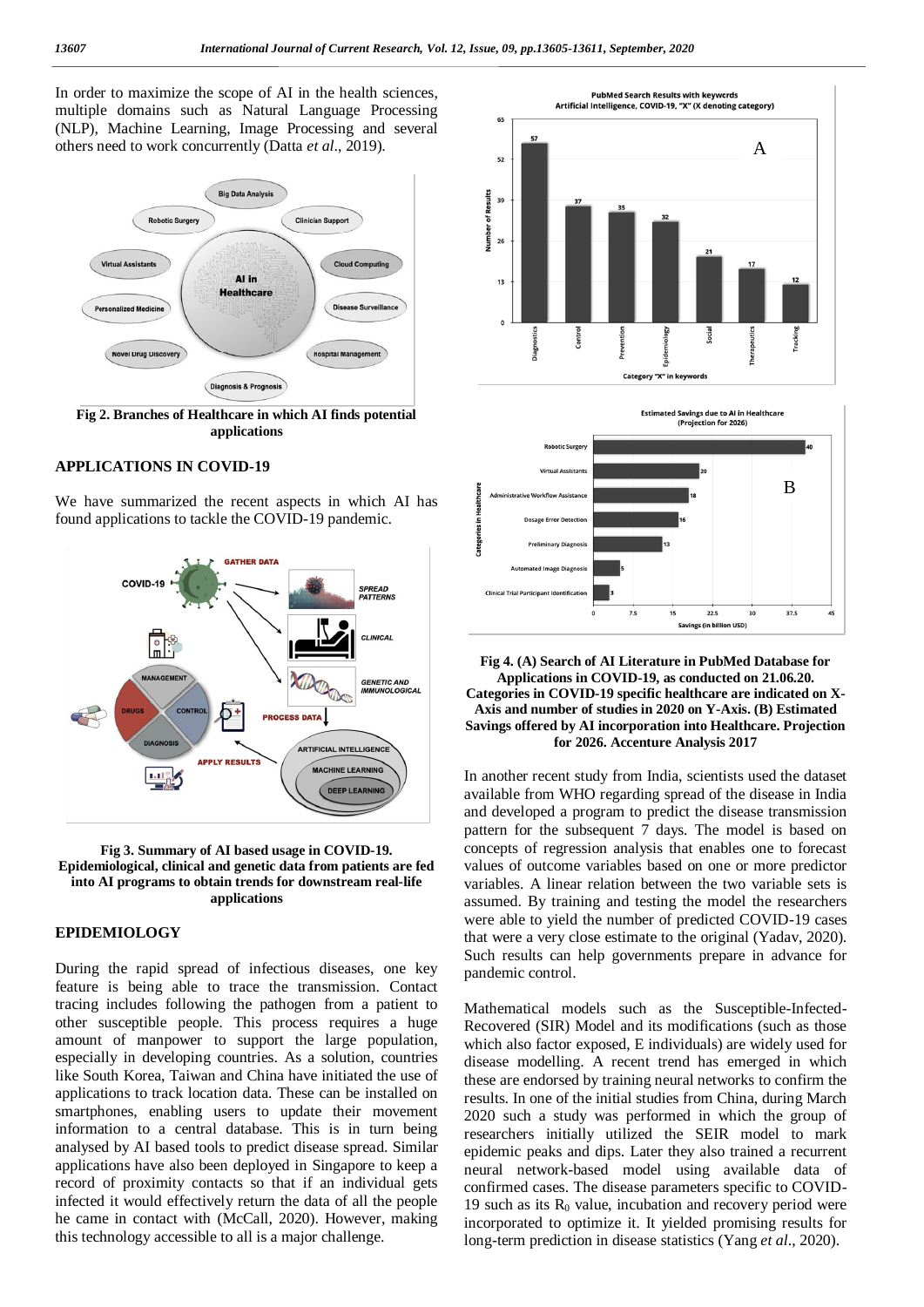#### **DIAGNOSTICS**

Diagnosis of any disease is an important step in halting its spread. For non-transmissible diseases like cancer, an early diagnosis results in a more effective treatment procedure. Similarly, in the case of transmissible diseases like COVID-19, the suspected patients need to be diagnosed as soon as possible, as it simultaneously improves the efficiency of the treatment (Ganasegeran *et al*., 2019), and prevents the further spread through that patient, by placing him in quarantine. Prognosis, on the other hand involves the prediction of a medical condition, which in this case, is the person being infected by the virus. It tries to answer questions related to the stability of symptoms over time, recovery rate, mortality rate and others. To a certain extent, accurate prognosis means being better prepared and thus, it helps in building and improving medical infrastructure accordingly. With the rapid increase in population, the amount of medical information in terms of records, documents, images and others available to us is considerably more than the situation a few decades ago. The simultaneous increase in computational power and advancement in technology has naturally led us to question whether AI can be used for medical diagnosis. The answer is, unsurprisingly, yes. Especially in case of pandemics like the ongoing one, AI can help save lives by early recognition of the disease.

Rather than the suspected patient having to wait for 72 hours for his RT-PCR test report, chest CT scans have been used for a faster, equally reliable AI-based diagnosis (Mei *et al*., 2020). The CT scan, along with a certain amount of clinical history like travel record, absolute and relative counts of certain types of white blood cells, age, sex among others generate a sufficiently reliable database. It has been observed that suspected patients whose RT-PCR report turn out to be positive, have some common imaging patterns on their chest CTs. A CNN has been used for the detection of similar patterns in images. A database has been formed from such images, and this dataset has been used to train the network (Sethy *et al*., 2020). Predictions are accordingly made on new cases. Another method has gained considerable popularity: it is the idea of a mobile application to predict COVID-19 infection, by comparing the user's symptoms with the results of traditional COVID tests. For the same, a mathematical model may be generated that helps make fairly accurate predictions with the help of the available dataset. An AI agent can train itself to identify patterns amongst data that even experienced doctors fail to recognize. For example, the fact that loss of taste and smell can be an important symptom for the early detection of COVID-19 was overlooked until fairly recently (Nguyen *et al*., 2020). Other methods, although not widely used, may still be applied. For example, diagnosing a patient using unsupervised learning for pattern recognition, or using supervised learning to classify a patient into a class of a pandemic are other challenging ideas (Wynants *et al*., 2020).

#### **SURVEILLANCE**

Until an effective drug has been tested and released for worldwide use, the only alternative we have in order to ensure our safety is to socially distance ourselves from others and use protective gear. Despite guidelines in place, proper implementation remains a challenge. Given the size of the population under consideration, in developing countries,

manual supervision is not a realistic option. Solutions have been devised which incorporate AI (Calvo *et al*., 2020). A very promising concept has been the proposed idea of AI based surveillance cameras. Sophisticated fields of study like Computer Vision helps us understand how computers understand and process visual data. Rather than having surveillance cameras with manual monitoring, with the introduction of certain algorithms similar to ones that help in facial recognition, it is possible to check whether a person is wearing a mask or not. Similarly, existing techniques suggest the inclusion of a similar idea in checking whether social distancing norms are being followed, which will be a more efficient and rapid process compared to manual surveillance (Calvo *et al*., 2020; Allam *et al*., 2020). Training on a large dataset is mandatory for smooth functioning of the system. Such datasets involving crowd movements are abundant, which makes this particular approach highly feasible. High risk areas can be observed, and interventions issued where required based on the outputs from the AI system.

## **THERAPEUTICS**

At present there is no known vaccine or drug found to be effective against SARS-CoV-2 infection. One major approach is drug repurposing - using drugs or antivirals clinically approved for other diseases. Owing to similarities in viral pathogenesis mechanisms or host immune responses certain drugs may yield results in the context of COVID-19. The other alternative is the discovery and design or new pharmaceuticals, which is a tedious process. Both approaches can be addressed using AI. Machine learning based tools have been developed to reposition drugs, combined with statistical analysis. This framework identified an anti-tumour inhibitor of the enzyme PolyADP ribose polymerase as a potential therapeutic for COVID-19, substantiated by wet-lab experimentation (Ge *et al*., 2020). In another collaborative study by Insilico Medicine and Nanome Inc. an AI-driven generative chemistry perspective was used for novel drug design. Deep learning has received significant attention in recent years for molecular docking and optimization experiments. This has reduced the resources required in traditional approaches for downstream synthesis of novel molecules. This particular study yielded 10 possible structures that can be used as potential inhibitors for the SARS-CoV-2 protease enzyme and are in the process of validation (Zhavoronkov *et al*., 2020). Google DeepMind created a deep learning system called AlphaFold for protein structure prediction. This neural net has produced structures for SARS-CoV-2 viral proteins which were not experimentally possible. These have revealed docking sites that hold promise in novel drug discovery, reducing several months of effort. Investigations are underway in using these for vaccine design as well (Jumper *et al*., 2020). Since AI has already found success in disease prognosis for COVID-19 (Awwalu *et al*., 2015) the current focus is on the betterment of personalized medicine. An integrated approach consisting of inputs by medical personnel and AI-based predictions for hospitalization and extent of therapeutics can be successful in addressing the extensive disease burden of SARS-CoV-2.

#### **DISCUSSION**

TheCOVID-19 emergency has led to unprecedented changes in the world spanning multiple aspects. Although the disease burden has started declining in most developed nations,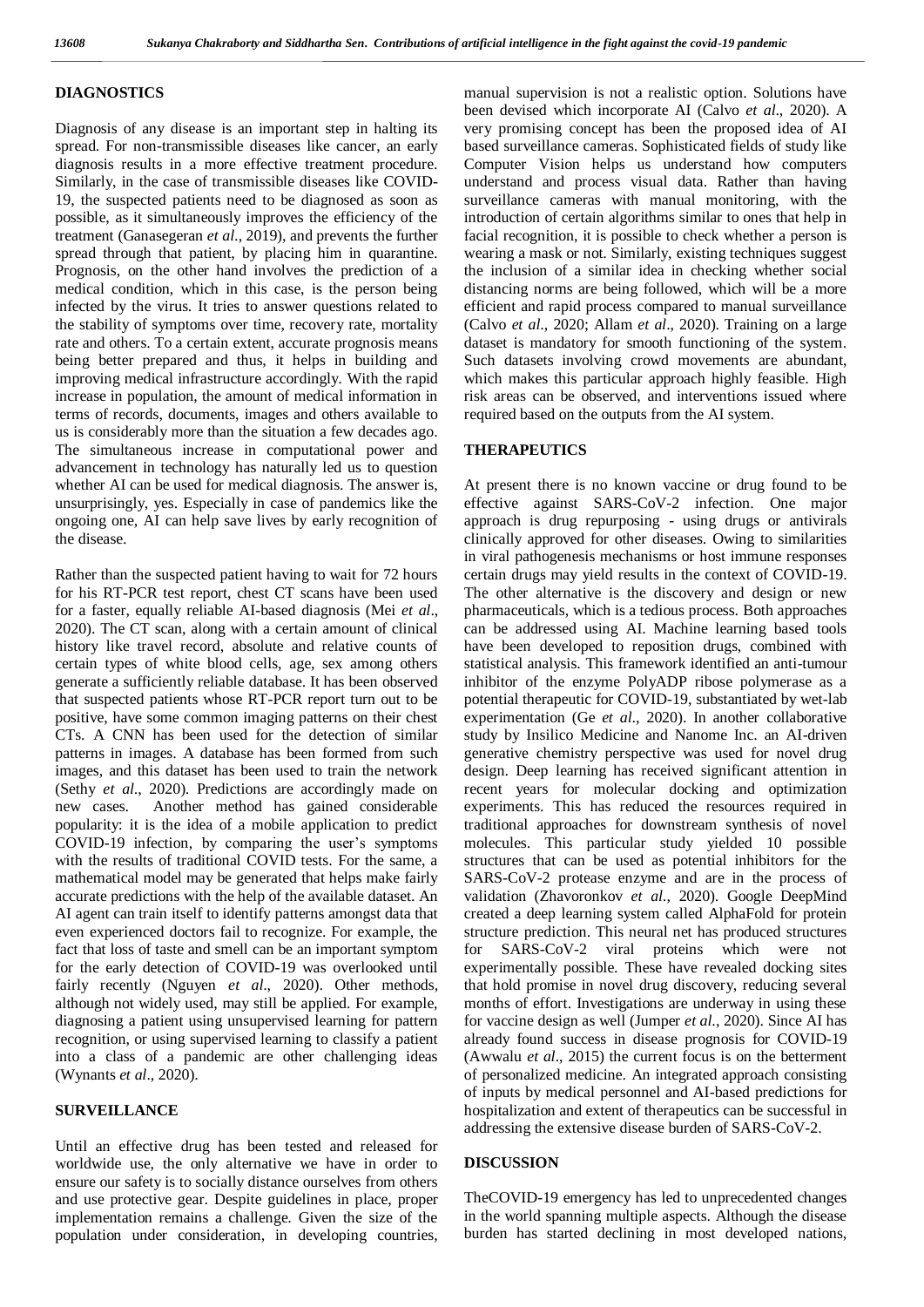South-east Asia and the USA are struggling to bring the pandemic situation into control. A lesson for the healthcare community has been the need for prompt response to a surge in cases. It is crucial to design and implement a medical service system that satisfies mainly three aspects. These include ease of access to healthcare, particularly in lowresource regions, optimizing the quality of care with focus on personalized treatment regimens, and an effective cost containing principle (Bullock *et al*., 2020). All these can be achieved if methods are used to support the medical workforce at every step. AI can augment the efficacy of handling such situations if applied in a constructive manner.

The rapid advancement in science and technology, in particular, fields such as robotics, AI, data analytics and bioinformatics can be used to create a foundation for strengthening the healthcare system. Triaging of patients, as evident from the current situation can be simplified by incorporating AI prediction systems (Agrebi *et al*., 2020). This would ensure delivery of appropriate care at the point of need, while minimizing redundancies in treatment (Jiang *et al*., 2017). Since SARS-CoV-2 infection presents mostly as mildly symptomatic or asymptomatic in a large fraction of the population, reducing the need to consult doctors at every stage is essential. This can very well be achieved through access to applications that gauge severity of symptoms remotely (Gugnani, 2020). Automated solutions are being explored for analysis of CT and MRI scans to speed up the diagnosis and prognosis processes. Real time support to radiologists and clinicians could be helpful to reduce burden on hospitals (Di Gennaro *et al*., 2020; Naudé, 2020). The AI Oncology Suite of Arterys Inc., a US based provider of cloud-based medical imaging software solutions has received FDA clearance and is achieving promising success.

The inclusion of AI in primary healthcare is in initial stages and needs to undergo significant validation (Bashshur *et al*., 2020). The basis of using AI to maneuver the pressing issues lies in the collection and analysis of a significant amount of patient records and databases. This is used to develop and build operational programs and software for mainstream application (Vaishya *et al*., 2020; Wang *et al*., 2019). A growing concern is that these approaches could impinge on data privacy. Protection of patient records from external threats is an important feature to be guaranteed by medical practitioners (Noorbaksh-Sabet *et al*., 2019). Any shortfall in justifying the need to collect data to the public can have long-lasting setbacks. The innovations in AI that have accompanied the urgency of the pandemic need to be kept under strict jurisdiction, while also ensuring rapid incorporation into practical usage.

From a realistic viewpoint, a major delimiter in the inclusion of AI in primary healthcare, especially in developing countries, is the availability of state-of-the-art technology. For modern technology to be incorporated into primary healthcare, the available budget will be a significant concern (Shachar *et al*., 2020). In times when the economy has taken such a hit, the question of whether people will be willing to invest in AI naturally arises. Another aspect to be considered is the loss of livelihood as a result of the pandemic. Under the current circumstances, thousands of employees have lost their jobs with unemployment becoming a very serious problem. Will governments agree to use AI and risk further loss of livelihood in exchange for improved and more efficient systems? That remains to be seen.

#### **FUTURE PROSPECTS**

The future is unpredictable. A study from the World Economic Forum has shown that 65% of tomorrow's workers, i.e., the future generation, will have jobs and work on technologies that do not exist today. That is the rapid rate at which technological advancement is taking place. Given the unpredictability surrounding future technology, it can be said with some confidence that AI is here to stay, and it is very likely that with time, the inclusion of AI in fields such as primary healthcare is bound to increase. Completely eliminating the need for a doctor in the near future is questionable. However, AI based "doctor-like" applications for medical diagnosis and the introduction of robots into the field of medical surgery are two of the many ways AI has been included to not only improve healthcare, but also be used as a substitute for doctors (Altman, 1999). Probabilistically speaking, the ideal opportunities for the inclusion of AI in healthcare in the near future are hybrid models, where the doctors are supported in diagnosis, treatment planning, identifying risk factors as well as performing surgeries, but retain overall responsibility for the patient's care. By doing so, healthcare providers will also be keen on adopting the modern technology into their systems because of the various advantages it has to offer, while at the same time, retaining control over the entire system too.

### **CONCLUSION**

In this review, the concepts of Artificial Intelligence in tackling COVID-19 has been elaborated. We have tried to show how and why AI has been introduced to the field of healthcare and looked at specific instances where AI has helped in tackling a medical condition. We would like to conclude by stating that although the advantages of incorporating AI into fields like healthcare outweigh the disadvantages, the practical implementation depends upon several factors, as mentioned previously. In the long run, the ideal solution would be human intelligence and artificial intelligence working hand in hand in order to improve our lives.

## **IMPORTANT HIGHLIGHTS OF THE MANUSCRIPT**:

- This review article primarily focuses on the vast potential and applications of Artificial Intelligence in Healthcare.
- The critical aspects of the SARS-CoV-2 Virus, responsible for causing the Coronavirus Disease 2019 and its important characteristics are elaborated upon.
- The review highlights the workflow of AI in gathering and processing clinical records of infectious diseases, particularly, COVID-19, while emphasizing the significance of AI in rapid combat of the pandemic.
- It also specifies the general advantages conferred by AI in hospital and patient management and clinician support.
- The article discusses the recent developments in incorporation of AI Algorithms in the Diagnostics, Epidemiological tracking, Therapeutic development and Surveillance measures for COVID-19.
- The main focus of the article is the importance of monitored and structured AI incorporation in Healthcare on a global scale and more so in developing nations to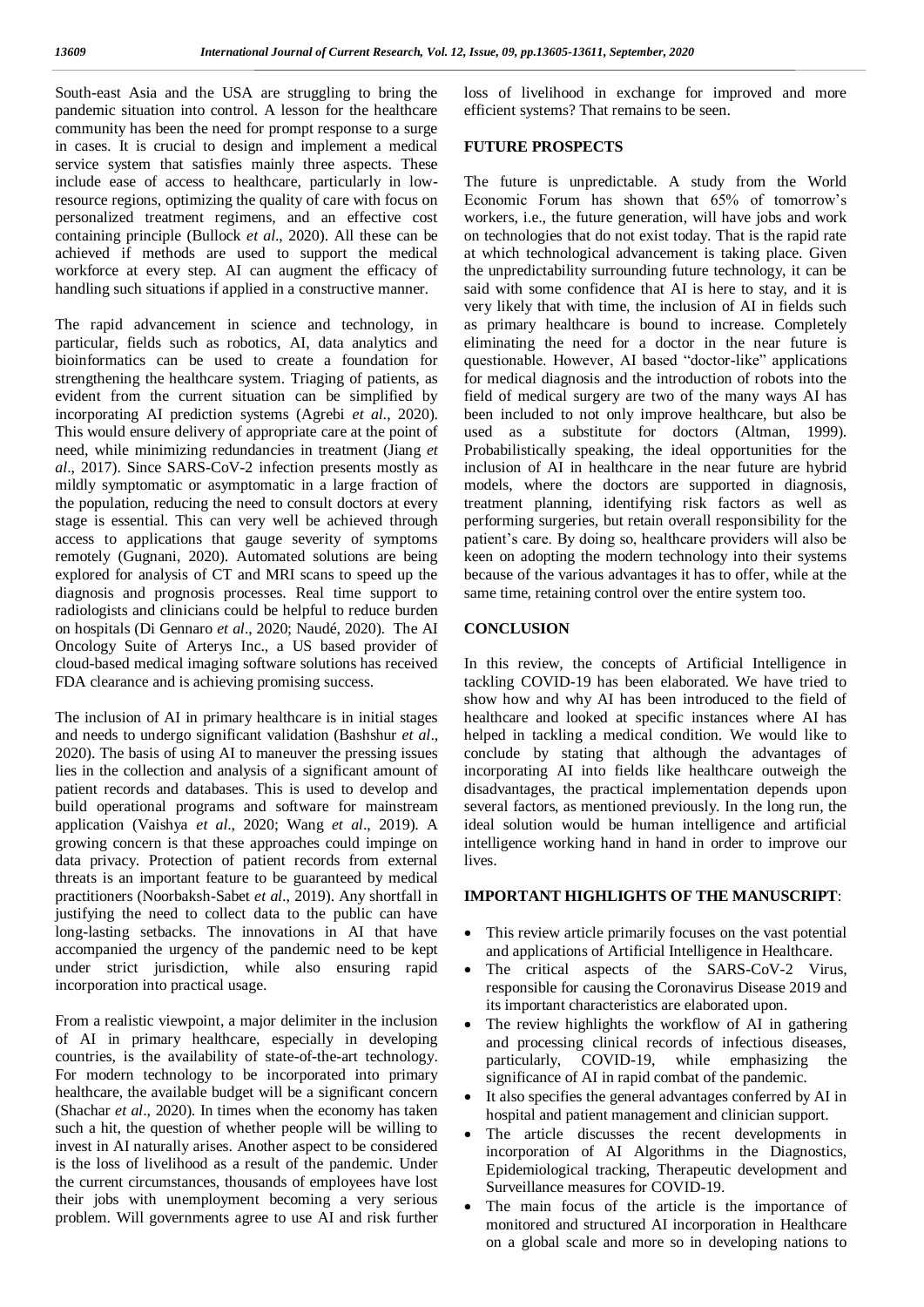enable efficacious control in low-resource and heavily populated regions.

 Lastly, the paper discusses the future scope, applications and limitations of these developments and possible strategies for better implementation in light of the current pandemic.

#### **LIST OF ABBREVIATIONS**

ACE2 - Angiotensin Converting Enzyme 2 ADP – Adenosine Di Phosphate AI – Artificial Intelligence CNN – Convolutional Neural Networks COVID-19 – Coronavirus Disease 2019 CT – Computed Tomography IL-6 – Interleukin 6 MERS - Middle East Respiratory Syndrome ML – Machine Learning MRI – Magnetic Resonance Imaging NLP – Natural Language Processing qRT-PCR – Quantitative Reverse Transcription Polymerase Chain Reaction SARS - Severe Acute Respiratory Syndrome SARS-CoV-2 - Severe Acute Respiratory Syndrome Coronavirus 2 SIR – Susceptible-Infected-Recovered WBCs – White Blood Cells WHO – World Health Organization

#### **FINANCIAL SUPPORT**

This review does not have any external source of funding or financial support. No support is available for bearing cost of publications and is entirely self-funded by the authors.

## **REFERENCES**

- Agah, A. Ed.. 2013. *Medical applications of artificial intelligence*. CRC Press.
- Agrebi, S., & Larbi, A. 2020. Use of artificial intelligence in infectious diseases. *Artificial Intelligence in Precision Health*, 415–438. https://doi.org/10.1016/B978-0-12- 817133-2.00018-5
- Allam, Z., & Jones, D. S. 2020, March. On the coronavirus COVID-19 outbreak and the smart city network: universal data sharing standards coupled with artificial intelligence AI to benefit urban health monitoring and management. In *Healthcare* Vol. 8, No. 1, p. 46. Multidisciplinary Digital Publishing Institute.
- Altman, R. B. 1999. AI in medicine: The spectrum of challenges from managed care to molecular medicine. *AI magazine*, *20*3, 67-67.
- Amisha, Malik, P., Pathania, M., &Rathaur, V. K. 2019. Overview of artificial intelligence in medicine. *Journal of family medicine and primary care*, *8*7, 2328–2331. https://doi.org/10.4103/jfmpc.jfmpc\_440\_19
- Awwalu, J., Garba, A. G., Ghazvini, A., &Atuah, R. 2015. Artificial intelligence in personalized medicine application of AI algorithms in solving personalized medicine problems. *International Journal of Computer Theory and Engineering*, *7*6, 439.
- Bashshur, R., Doarn, C. R., Frenk, J. M., Kvedar, J. C., &Woolliscroft, J. O. 2020. Telemedicine and the COVID-19 Pandemic, Lessons for the Future.
- Bullock, J., Pham, K. H., Lam, C. S. N., &Luengo-Oroz, M. 2020. Mapping the landscape of artificial intelligence applications against COVID-19. *arXiv preprint arXiv:2003.11336*.
- Calvo, R. A., Deterding, S., & Ryan, R. M. 2020. Health surveillance during covid-19 pandemic.
- Cascella M, Rajnik M, Cuomo A, *et al*. Features, Evaluation and Treatment Coronavirus COVID-19 [Updated 2020 May 18]. In: StatPearls [Internet]. Treasure Island FL: StatPearls Publishing; 2020 Jan-. Available from: https://www.ncbi.nlm.nih.gov/books/NBK554776/
- Chaudhary, U., Birbaumer, N., & Ramos-Murguialday, A. 2016. Brain–computer interfaces for communication and rehabilitation. *Nature Reviews Neurology*, *12*9, 513.
- Datta, S., Barua, R., & Das, J. 2019. Application of Artificial Intelligence in Modern Healthcare System. In *Alginates-Recent Uses of This Natural Polymer*. IntechOpen.
- Davenport, T., &Kalakota, R. 2019. The potential for artificial intelligence in healthcare. *Future healthcare journal*, *6*2, 94–98. https://doi.org/10.7861/futurehosp.6-2-94
- Di Gennaro, F., Pizzol, D., Marotta, C., Antunes, M., Racalbuto, V., Veronese, N., & Smith, L. 2020. Coronavirus diseases COVID-19 current status and future perspectives: a narrative review. *International journal of environmental research and public health*, *17*8, 2690.
- Ganasegeran, K., & Abdulrahman, S. A. 2019. Artificial Intelligence Applications in Tracking Health Behaviors During Disease Epidemics. *Human Behaviour Analysis Using Intelligent Systems*, *6*, 141–155. https://doi.org/10.1007/978-3-030-35139-7\_7
- Ge, Y., Tian, T., Huang, S., Wan, F., Li, J., Li, S., ... & Cheng, L. 2020. A data-driven drug repositioning framework discovered a potential therapeutic agent targeting COVID-19. *bioRxiv*.
- Gugnani, P. 2020. Coronavirus: It's Reactivation in Cured Patients and Role of Artificial Intelligence for Infected Patients. *Available at SSRN 3589222*.
- Jiang, F., Jiang, Y., Zhi, H., Dong, Y., Li, H., Ma, S., ... & Wang, Y. 2017. Artificial intelligence in healthcare: past, present and future. *Stroke and vascular neurology*, *2*4, 230-243.
- Jumper, J., Tunyasuvunakool, K., Kohli, P., & Hassabis, D. the AlphaFold team. Computational predictions of protein structures associated with COVID-19. DeepMind website, March 5, 2020.
- Kannan, S., Ali, P. S. S., Sheeza, A., &Hemalatha, K. 2020. COVID-19 Novel Coronavirus 2019-recent trends. *Eur. Rev. Med. Pharmacol. Sci*, *24*4, 2006-2011.
- Khosravi, P., Kazemi, E., Imielinski, M., Elemento, O., &Hajirasouliha, I. 2018. Deep convolutional neural networks enable discrimination of heterogeneous digital pathology images. *EBioMedicine*, *27*, 317-328.
- Kumar, S., Maurya, V. K., Prasad, A. K., Bhatt, M. L., & Saxena, S. K. 2020. Structural, glycosylation and antigenic variation between 2019 novel coronavirus 2019-nCoV and SARS coronavirus SARS-CoV. *Virusdisease*, 1-9.
- Le, T. T., Andreadakis, Z., Kumar, A., Roman, R. G., Tollefsen, S., Saville, M., & Mayhew, S. 2020. The COVID-19 vaccine development landscape. *Nat Rev Drug Discov*, *19*, 305-6.